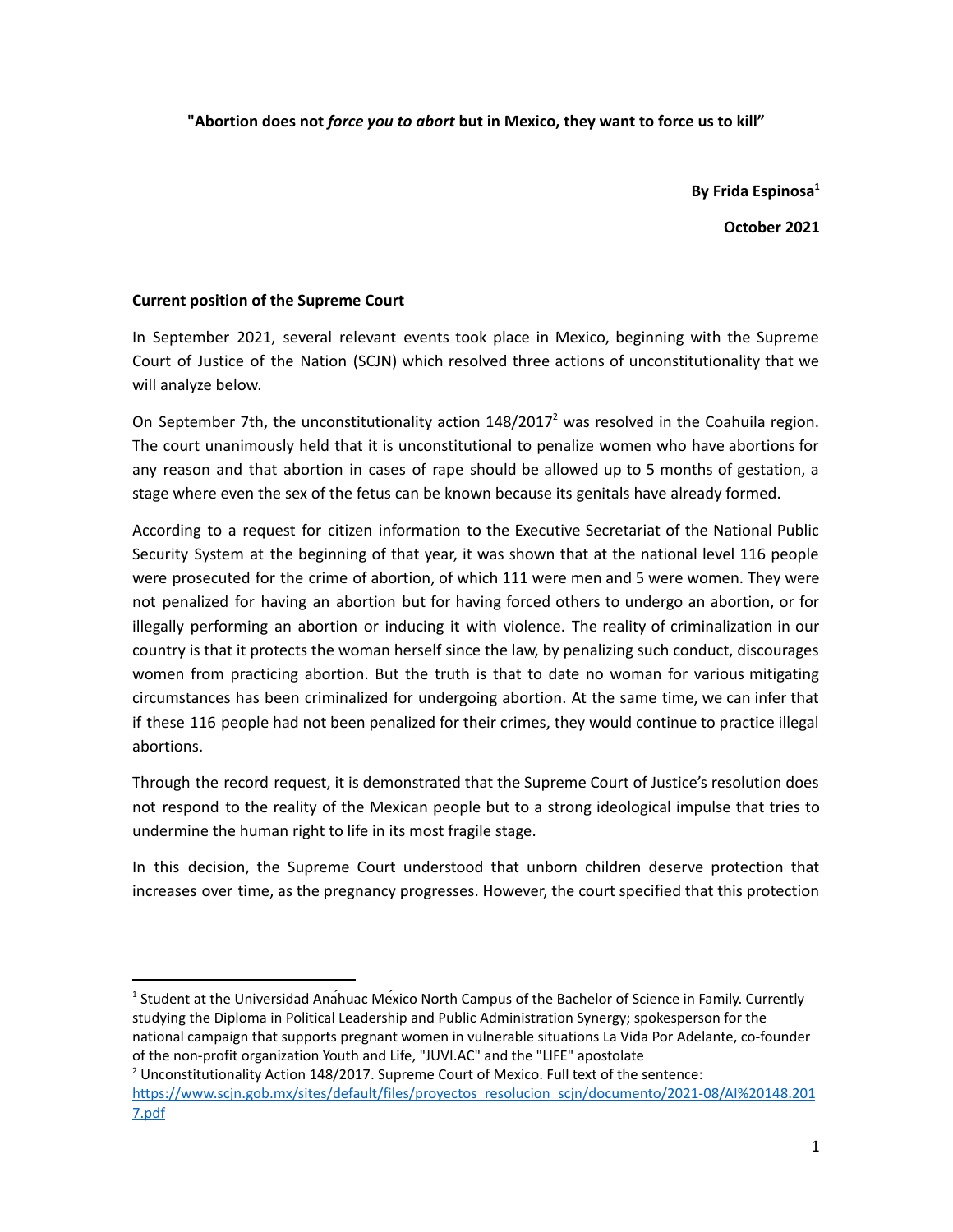cannot ignore the rights of women and pregnant persons to reproductive freedom. Therefore, the Plenary established that the absolute criminalization of abortion is unconstitutional<sup>3</sup>.

The Supreme Court's position does not seem to comply with the logic of the syllogism of ideas. In other words, if the Court at least recognizes the fetus as worthy of protection that increases as the gestational period increases, the criminal degree of abortion should at least increase in relation to the gestational period. On the contrary, the Supreme Court removes all legal protections for the life of the person in gestation. At the same time, the ideology-based language is explicit and outside all scientific spectrum when it calls the fetus "*product of gestation*", thus removing all notion of humanity.

Finally, since it was a majority decision that exceeded eight votes, all the judges of Mexico, both federal and local, must follow the Court's analysis. This means that from now on, when resolving future cases, judges must consider that the federal penal regulations that criminalize abortion in an absolute manner are unconstitutional, as are the penal provisions that do not permit abortion in the period closely following embryonic implantation, or the rules that only provide for the possibility of abortion as an acquittal excuse since in these cases the conduct is classified as a crime, even if court imposes no penalty.

The Supreme Court decided the next case on September 9th, on the unconstitutionality action 106/2018 and its accumulated 107/2018<sup>4</sup>. In a Full Court session, the normative portion of article 4 Bis A, section I, of the Political Constitution of the State of Sinaloa, established: *"from the moment an individual is conceived, he/she enters under the protection of the corresponding Law, until his/her death"*. The Plenary considered that the States lack the competence to define the origin of human life, the concept of "*person*" and the entitlement of human rights since this corresponds exclusively to the General Constitution. 5

The irony of this case was the same Supreme Court ministers' disregard of several articles of the National Constitution, including article 1: *"In the United States of Mexico, all persons shall enjoy the human rights recognized in this Constitution and in the international treaties to which the Mexican State is a party (...)<sup>6</sup>.*" The ministers were right about something, and that is that entities cannot define who is a person. The State only may recognize human persons and make them beneficiaries of all the rights that the law confers from the beginning of their conception. Moreover, article 73 empowers local congresses to legislate on health issues, whereby the federal pact and the autonomy that the States themselves possess, the resolutions or suggestions of the Supreme Court of Justice of the Nation on abortion issues shouldn't be so relevant. Lastly, we

<sup>&</sup>lt;sup>3</sup> Cfr. PRESS RELEASE OF THE JUDGMENT:

<https://www.internet2.scjn.gob.mx/red2/comunicados/noticia.asp?id=6579>

<sup>4</sup> See full text of the sentence:

[https://www.scjn.gob.mx/sites/default/files/proyectos\\_resolucion\\_scjn/documento/2021-08/AI%20106-201](https://www.scjn.gob.mx/sites/default/files/proyectos_resolucion_scjn/documento/2021-08/AI%20106-2018%20y%20acumulada%20107-2018.pdf) [8%20y%20acumulada%20107-2018.pdf](https://www.scjn.gob.mx/sites/default/files/proyectos_resolucion_scjn/documento/2021-08/AI%20106-2018%20y%20acumulada%20107-2018.pdf)

 $5$  Cfr. Press release of the sentence. Full text available at:

<https://www.internet2.scjn.gob.mx/red2/comunicados/noticia.asp?id=6581>

 $6$  Political Constitution of the Mexican States. Full text of the standard available at: <https://www.diputados.gob.mx/LeyesBiblio/pdf/CPEUM.pdf>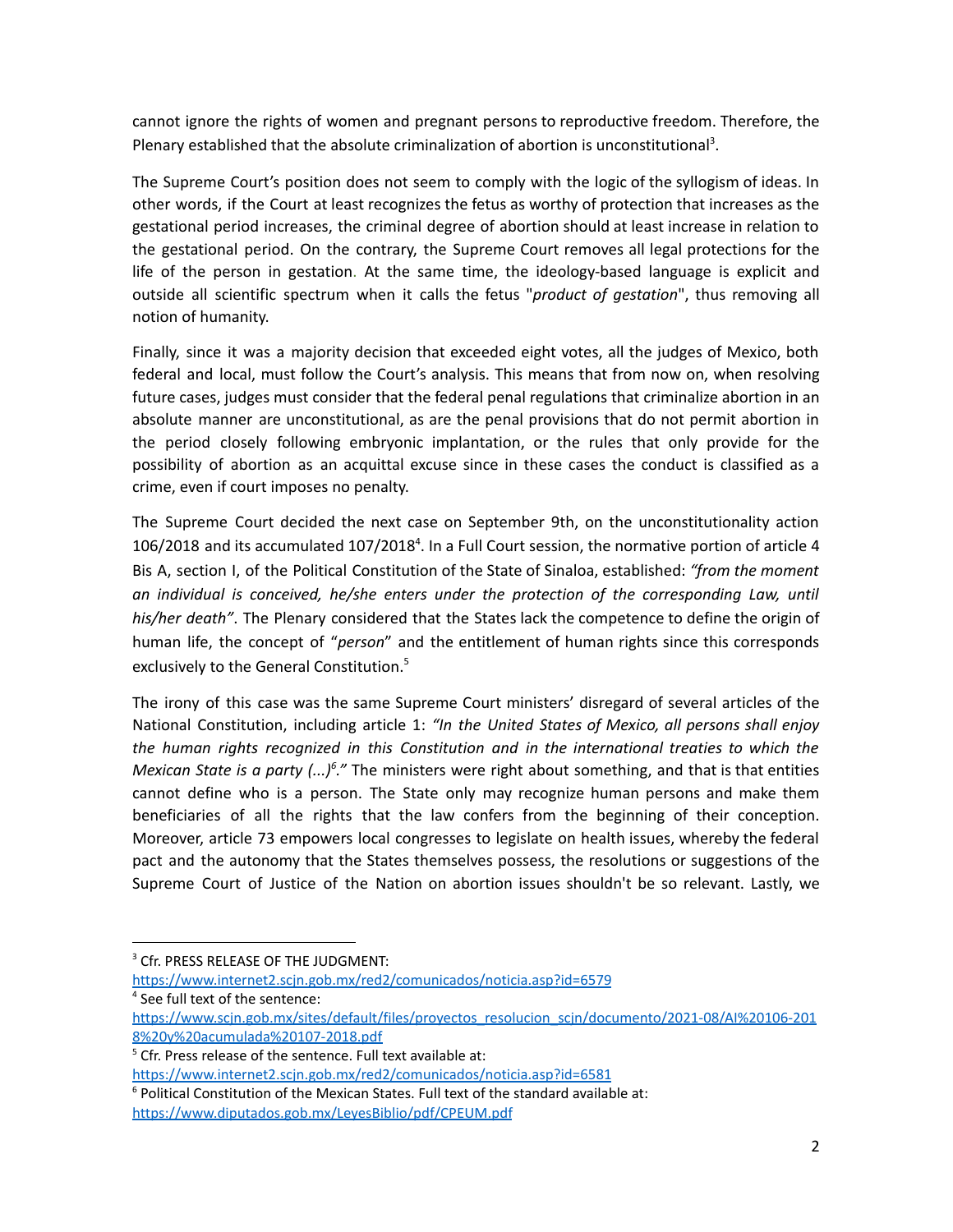cannot fail to mention that the ministers ignored the international treaties that Mexico has ratified and that defend without hesitation the right to life<sup>7</sup>.

The last case that was discussed is the unconstitutionality action 54/2018<sup>8</sup> of article 10 bis of the General Health Law<sup>9</sup>, which deals with the conscientious objections of medical personnel. The decision recognized conscientious objection as a constitutional right and declared its constitutionality as long as its interpretation is consistent with the rest of the General Health Law. And then three points that seem to be the most relevant in the entire decision were established:

*A) "Conscientious objection is a right of medical and nursing personnel who, from their individual jurisdiction, can refuse to perform any of the health procedures that are part of the health services provided by the Mexican State, when they consider them opposed to their religious, ideological, ethical and conscientious convictions* 10 *."*

It is valuable that as a general principle this opportunity has served to endorse once again the existence of this human right that stems from both the fundamental freedom of expression and freedom of belief.

*B) "Conscientious objection may not be invoked by medical and nursing staff when its exercise puts the life of the patient at risk or when it is a medical emergency 11 ."*

*C) "When a medical or nursing professional exercises their right to conscientious objection, they are obliged to act in accordance with the provisions of the General Health Law and must give all the necessary information and guidance to the health services patient, which includes, at least, that through a dignified, decorous treatment and without any discrimination, this personnel should inform the patient of all medical options available and refer the patient immediately and without further delay or formality, to a hierarchical superior or to non-objecting medical or nursing staff 12 ."*

In states where abortion is decriminalized, the public sector is required to offer abortion services. In other words, if a doctor conscientiously objects to abortion, he/she must have a contact list of

 $^7$  The Universal Declaration of Human Rights (Article 3); Convention on the Rights of the Child (Article 6); African Charter of Human Rights (Article 4); International Covenant on Economic, Social and Cultural Rights (Article 10.3), International Covenant on Civil and Political Human Rights (Article 6); American Convention on Human Rights (Article 4).

 $8$  Full text of the judgment available at:

[https://www.scjn.gob.mx/sites/default/files/proyectos\\_resolucion\\_scjn/documento/2021-08/AI%2054-2018](https://www.scjn.gob.mx/sites/default/files/proyectos_resolucion_scjn/documento/2021-08/AI%2054-2018%20-%20PROYECTO.pdf) [%20-%20PROYECTO.pdf](https://www.scjn.gob.mx/sites/default/files/proyectos_resolucion_scjn/documento/2021-08/AI%2054-2018%20-%20PROYECTO.pdf)

Text of the lawsuit available at:

[https://www.cndh.org.mx/sites/default/files/doc/Acciones/Acc\\_Inc\\_2018\\_54.pdf](https://www.cndh.org.mx/sites/default/files/doc/Acciones/Acc_Inc_2018_54.pdf)

<sup>&</sup>lt;sup>9</sup> "Article 10 Bis. - The medical and nursing staff that are part of the National Health System may exercise conscientious objection and excuse themselves from participating in the provision of services established by this Law. When the life of the patient is put at risk or in the case of a medical emergency, conscientious objection may not be invoked, otherwise the cause of professional responsibility will be incurred. The exercise of conscientious objection will not lead to any type of employment discrimination".

 $10$  Mexican Constitutional Court. Unconstitutionality Action 54/2018. Paragraph 427. Full text available at: [https://www.scjn.gob.mx/sites/default/files/proyectos\\_resolucion\\_scjn/documento/2021-08/AI%2054-2018](https://www.scjn.gob.mx/sites/default/files/proyectos_resolucion_scjn/documento/2021-08/AI%2054-2018%20-%20PROYECTO.pdf) [%20-%20PROYECTO.pdf](https://www.scjn.gob.mx/sites/default/files/proyectos_resolucion_scjn/documento/2021-08/AI%2054-2018%20-%20PROYECTO.pdf)

<sup>&</sup>lt;sup>11</sup> Idem. Paragraph 428.

<sup>12</sup> Idem. Paragraph 429.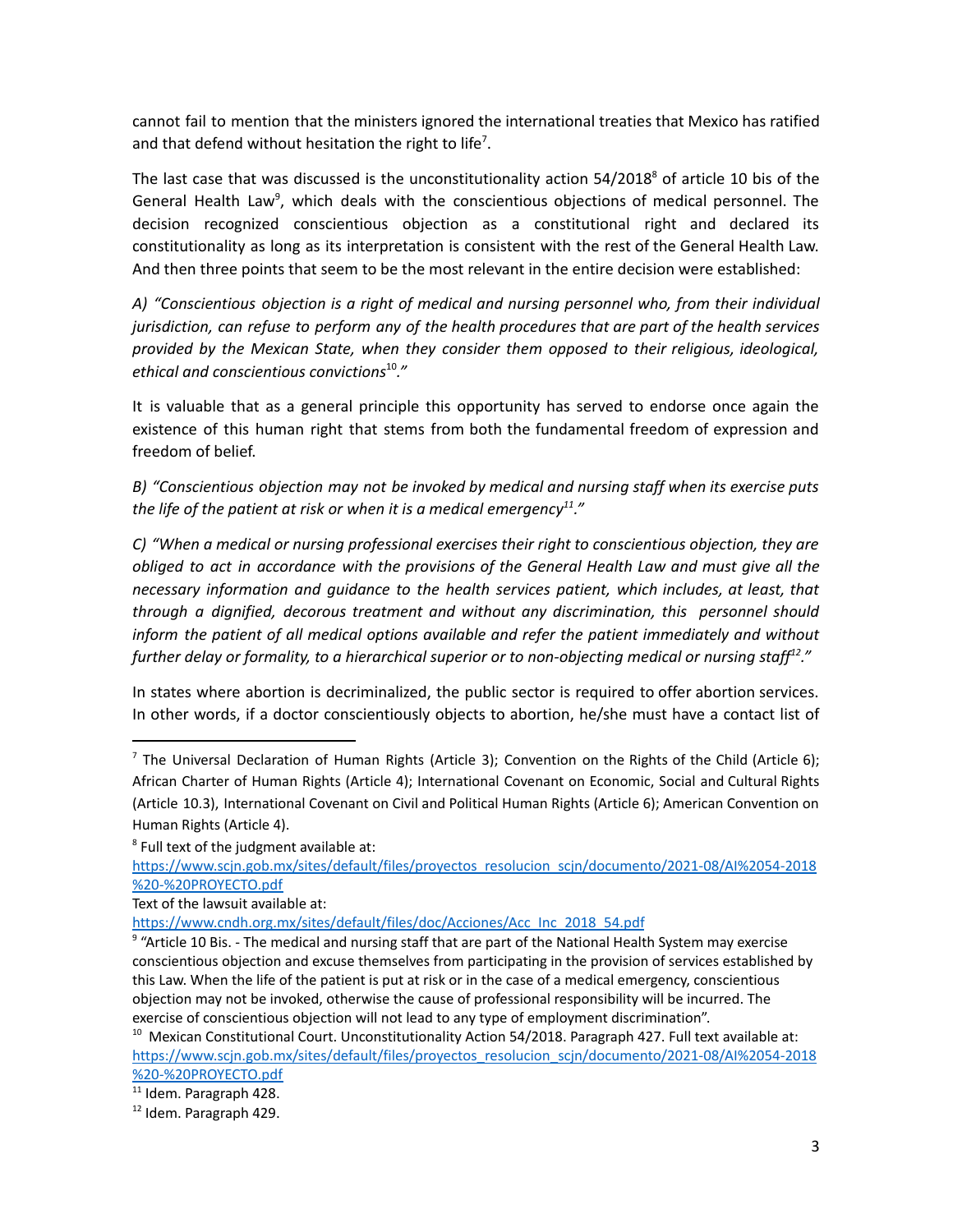doctors who are not objectors so that he/she may refer the woman who wants an abortion. This is a clear violation of the human right of conscientious objection. Through this requirement, the objecting doctor is made an accomplice in carrying out a procedure that violates his principles. If the objecting doctor opposes the procedure or proposes another option that is not the abortion, he/she may be sued and could even lose his/her job.

As demonstrated by these three cases, the Supreme Court of Justice of the Nation, by force of 'crookedly interpreting' the constitutional precepts, has ended up imposing an ideological agenda that ignores the most fundamental rights of individuals such as life and liberty.

## **Social context**

In México in 1923, the first National Pro-Life Committee was formed to confront the ideological imposition of abortion law in our country. Since then, the movement has managed to stop all legislative or judicial initiatives that sought to recognize abortion. They resisted for 84 years until the 2007 ruling 2007 in Mexico City. Even after the decriminalization of 2007, it could not be passed in another state until 2019 with Oaxaca, then Veracruz, and Hidalgo.

Just a few days after the SCJN resolutions, there were modifications of Local Constitutions and agreements to carry out initiatives to decriminalize abortion in the Local and Federal Congresses. Some of the organizations that have been behind all this are: GIRE, Catholics for the Right to Decide, the Maria Stopes Foundation, and the Planned Parenthood Federation.

Despite this unfortunate scenario, on October 3, 2021, more than half a million people joined a pro-life multinational march that took place in Mexico City. More than 70 local marches were held in the other states, demonstrating the reality that the surveys already said, 2 out of 3 Mexicans are pro-life<sup>13</sup>. We are the majority who do not believe that abortion is what women deserve, that death does not solve any social problem and that we do not need to invest money in imperialist public policies that harm our Mexicans.

It is often repeated that with decriminalized abortion no one forces another to have an abortion, however in Argentina in the city of San Juan, two nurses were sanctioned for refusing to perform an abortion<sup>14</sup>. Today in Mexico they want to restrict medical personnel's constitutional right to conscientiously object to performing an abortion. They want to violate the federal pact and the autonomy of the States to impose abortion, in addition to forcing citizens to pay for it, in many situations. As the abortion prosecution data demonstrates, women are forced to abort, and a

<sup>13</sup> Through the research company DATA ROOM *ByStrategos*, an unprecedented national survey was carried out regarding life and family issues, moving away from the media noise generated in social networks. The objective of the study was to know the opinion of Mexicans on issues related to abortion. For the exclusive purposes of social research. This study is unique in its kind, due to the breadth of the national scale and, above all, the methodological solidity that supports it. For the design of the questionnaire, the calculation of the sample, the follow-up, audit and analysis of results, an interdisciplinary team was formed to guarantee the objectivity of the study and avoid ideological or political bias.

<sup>&</sup>lt;sup>14</sup> Newspaper note available at:

[https://www.clarin.com/sociedad/san-juan-sancionaron-enfermeras-negarse-asistir-aborto-polemica\\_0\\_ND](https://www.clarin.com/sociedad/san-juan-sancionaron-enfermeras-negarse-asistir-aborto-polemica_0_NDQkULwaB.html) [QkULwaB.html](https://www.clarin.com/sociedad/san-juan-sancionaron-enfermeras-negarse-asistir-aborto-polemica_0_NDQkULwaB.html)